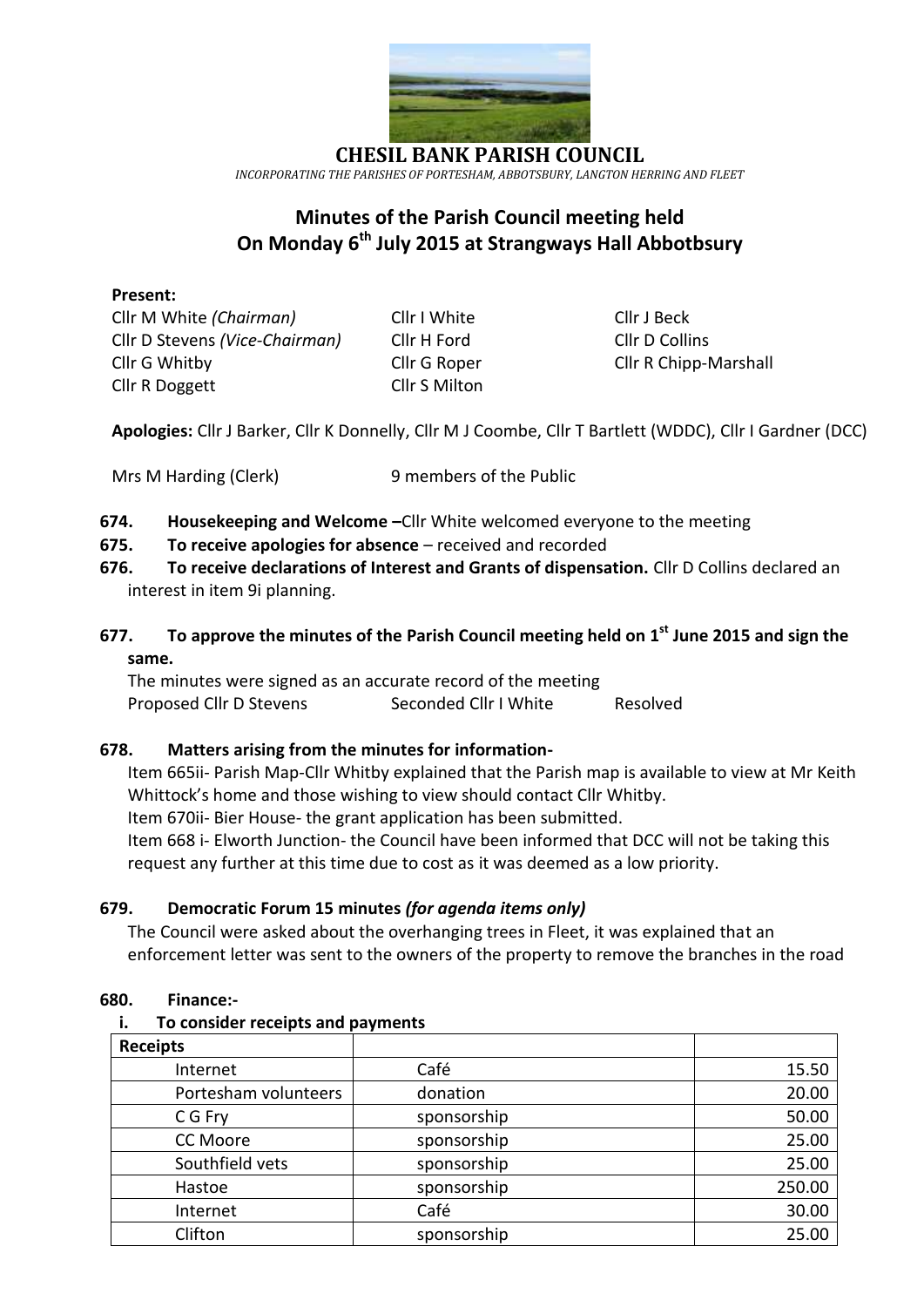# **CHESIL BANK PARISH COUNCIL**

*INCORPORATING THE PARISHES OF PORTESHAM, ABBOTSBURY, LANGTON HERRING AND FLEET*

| Grassby                 | sponsorship            | 25.00    |
|-------------------------|------------------------|----------|
| Grassby                 | <b>Burial</b>          | 98.00    |
| Ogden                   | allotment rents        | 30.00    |
| Stonewater              | Glebe House rents      | 1,616.40 |
| <b>Payments</b>         |                        |          |
|                         |                        |          |
| <b>HMRC</b>             | <b>PAYE</b>            | 13.80    |
| Abbotsbury              | <b>Hall Hire</b>       | 10.00    |
| <b>DAPTC</b>            | training and subs      |          |
| <b>BDO</b>              | <b>Annual Audit</b>    |          |
| <b>Diocese</b>          | The Glebe rent         | 100.00   |
| Portesham VH            | Internet café          | 24.00    |
|                         |                        |          |
|                         |                        |          |
| Proposed Cllr D Stevens | Seconded Cllr S Milton | Resolved |

### **ii. The Annual Audit for 2015 is now complete with no matters arising** The Council proposed to accept the audit for 2014-15. Proposed Cllr D Stevens Seconded Cllr G Whitby Resolved

**iii. To consider a donation towards the new Superfast broadband contract for the Portesham VH-**The Village hall had a meeting in July and the contract runs out in September, the Council will put this on hold to the budget meeting as there are no costings yet to consider. Proposed Cllr J Beck Seconded Cllr G Roper Resolved

### **iv. To consider the playground repairs at The Glebe (using restricted funds)**

The Council have not yet had all the quotes in for the replacement items for the play area, Cllr Whitby proposed that in order to move forward the Recreation ground working group can agree a quote within the budget of £5000 of restricted funds. Quotes will be gathered in line with financial controls.

**v. To consider the tenders for the sewerage works at Playing field at Elworth** This item will be deferred as not enough quotes were received at this time.

### **681. Working Group reports:-**

- **i. Recreation- Chesil Fete update-**The Chesil Bank Country Fayre is coming along but more volunteers are required on the day. This event is for the whole of the Group Parish and to encourage use of the community area for all of the parishes including the local Scout Group, there will also be a Tug of War competition open to everyone and Wellie Throwing.
- **ii. Mobile and Communications –report-**The PC have received a report that EE and 3 are due to go live on 9<sup>th</sup> July but hope that residents will inform the Council if this doesn't happen. Cllr White explained that the working group should continue until Langton Herring have a better Broadband service and to see what mobile coverage occurs once the Abbotsbury mast is up and running.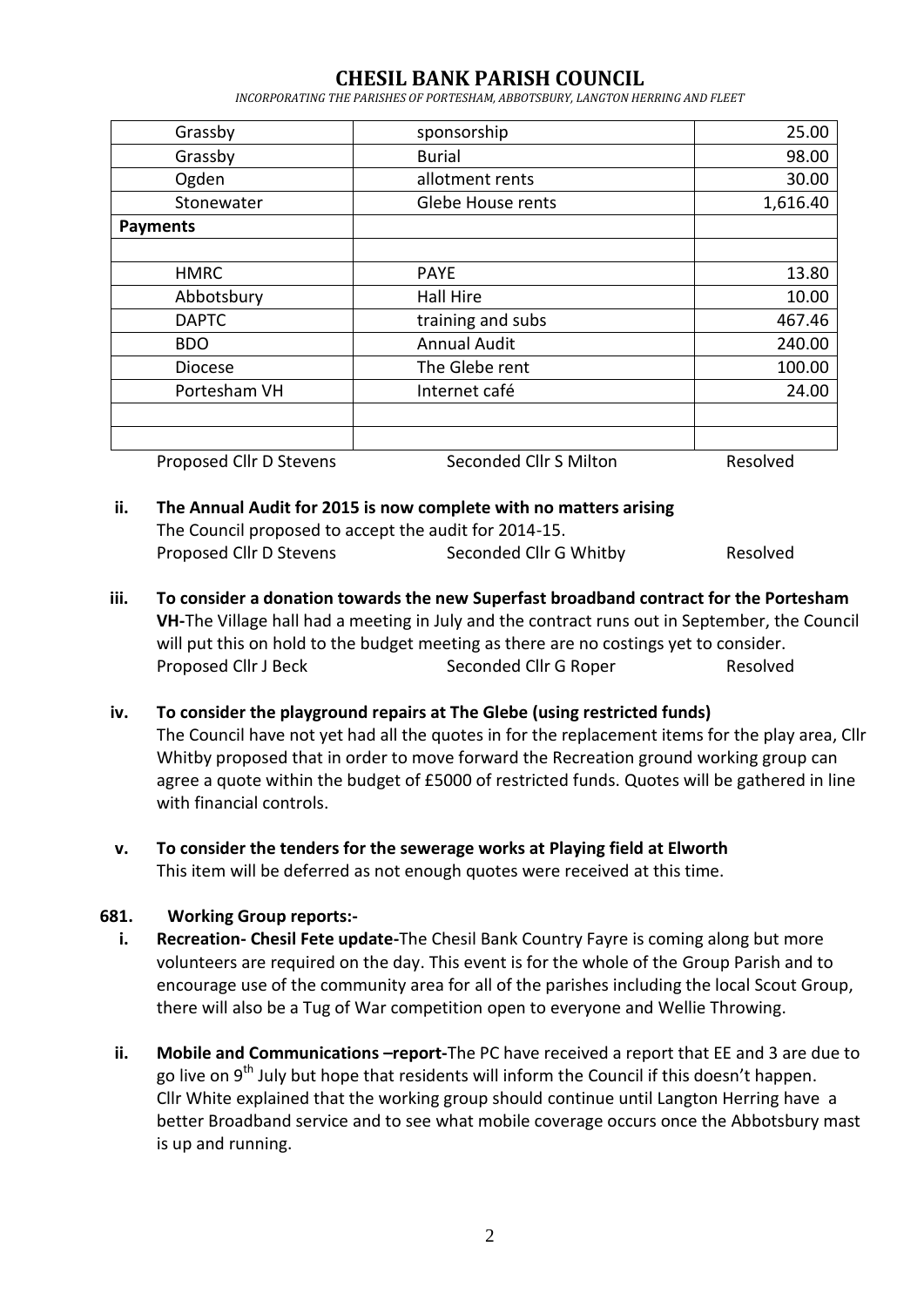### **682. Planning Consultations:-**

### **i. To consider all planning applications since the last meeting**

| Application no         | Address                                                                                      | Detail                                                                                                                                                           | Comment                                  |                                                                          |
|------------------------|----------------------------------------------------------------------------------------------|------------------------------------------------------------------------------------------------------------------------------------------------------------------|------------------------------------------|--------------------------------------------------------------------------|
| WD/D/15/001183         | LUKE COTTAGE, 4 OLD<br><b>COASTGUARDS, BURTON</b><br>ROAD, ABBOTSBURY                        | First floor extension with<br>dormer construction (Full)                                                                                                         | No Objection                             | Proposed JB<br>Seconded IW                                               |
| WD/D/15/001162         | PORTESHAM VINEYARD,<br>WINTERS LANE, WADDON,<br>WEYMOUTH, DT3 4ER                            | Use of land to station a<br>mobile holiday home (Full)                                                                                                           | No objection-<br>Cllrs had site<br>visit | Proposed JB<br>Seconded DS                                               |
| WD/TP/15/00166         | HEDGEHOG COTTAGE,<br>HIGHER FARM DRIVE,<br>LANGTON HERRING,<br>WEYMOUTH, DT3 4HX             | Fell 1No Cedar. Surgery to<br>2No copper Beech.<br>Surgery to 1No Walnut                                                                                         | No Objection                             | Proposed SM<br>Seconded IW                                               |
| WD/D/15/001171<br>/770 | <b>MOONFLEET MANOR</b><br>HOTEL, FLEET ROAD,<br>FLEET, WEYMOUTH, DT3<br>4ED                  | Removal of the existing<br>rooftop water tank and<br>enclosure. Installation of<br>replacement water tanks<br>and associated services in<br>the basement. (Full) | No Objection                             | Proposed IW<br>Seconded DS                                               |
| WD/D/15/001300         | MATTHEW COTTAGE, OLD<br><b>COASTGUARDS, BURTON</b><br>ROAD, ABBOTSBURY,<br>WEYMOUTH, DT3 4LB | First floor extension in<br>dormer construction (Full)                                                                                                           | No Objection                             | Proposed HF<br>Seconded DS                                               |
| WD/D/15/001368         | EAST FARM, ABBOTSBURY,<br>WEYMOUTH, DT3 4JN                                                  | amendment to the tower<br>design and a change in<br>fencing materials<br>(Variation of condition)                                                                | No Objection                             | Proposed HF<br>Seconded DS                                               |
| WD/D/14/002517         | <b>LAND ADJACENT</b><br>MALTHOUSE MEADOW,<br><b>GOOSE HILL, PORTESHAM</b>                    | Erection of 24No.<br>dwellings with supporting<br>infrastructure (Full)                                                                                          | Objections<br>previously sent            | Representati<br>on to be<br>made at<br>development<br>control<br>meeting |

### **ii. To consider any other planning/enforcement issues**

The issue of the motor business along Cheese Lane is in hand. The Railings on the porch of the Ilchester Arms will be replaced as they had to be re-made

### **683. Highways**

### **i. To receive any Highways issues**

The Cars being parked at the Junction to Cheese lane contravenes the Highway Code site visit pending by DCC.

An email received from a resident with concerns for the speed along Back Street were discussed but a 20mph speed limit is unenforceable without street lights and sometime it is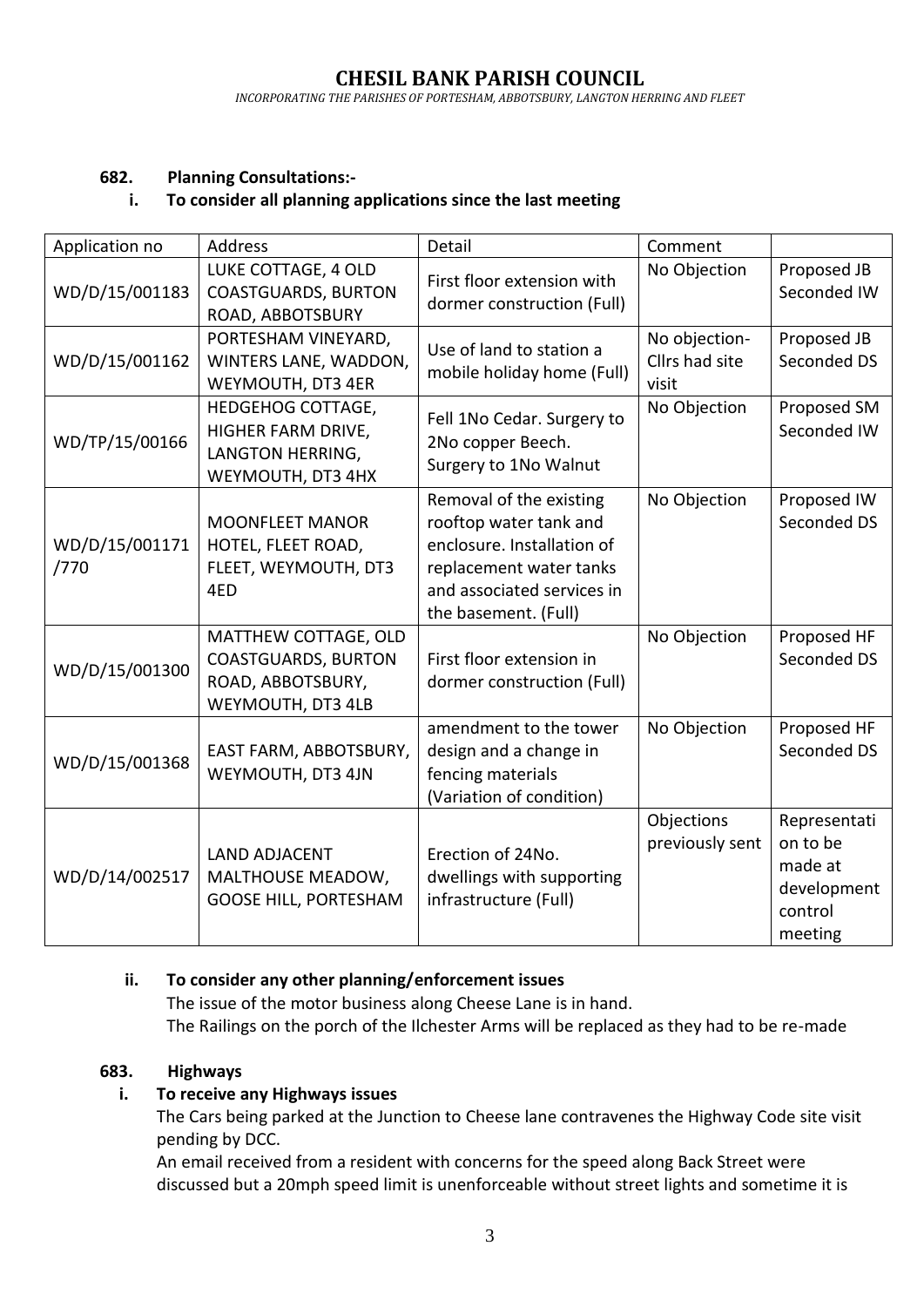## **CHESIL BANK PARISH COUNCIL**

*INCORPORATING THE PARISHES OF PORTESHAM, ABBOTSBURY, LANGTON HERRING AND FLEET*

the perception of speed, suggest that these issues a reported to the PCSO and on Dorset Road Safe to bring a Police presence.

#### **684. ROW:-**

### **i. To receive a report of RoW issues in the parishes**

- Cllr M White reported that correspondence regarding Rocky Lane footpath has come to light from 2000 and 2004, this information has now been passed to David Ackerley at DCC RoW and Cllr White is continuing to pursue this issue.
- The Ridgeway issue of the badger sets has now been dealt with and the permissive path is now open
- It was felt a continued reminder of Japanese Knotweed in the Chesil was appropriate.
- The vegetation along the raised path just passed the Village hall needs cutting back, to be reported to DCC if not the Volunteers may be asked if they would like to attend to this.

#### **685. Reports from the Parishes**

- **i. Abbotsbury –**Cllr D Stevens reported that there had not been any further updates to the shrubbery and chairs on the pavement by the Ilchester Arms.
- ii. **Portesham-**Cllr M White reported an email sent regarding the War memorial in Portesham and it being listed; Clerk to enquire what the benefits are to this process.
- **iii. Langton Herring- Parish meeting-**Cllr S Milton reminded the meeting of the Langton Herring Fete.
- **iv. Fleet-** Cllr I White reported no further reports on enforcement issues.

#### **686. To consider all correspondence received (see list)**

A driver awareness course is available to the over 70's, Cllr Whitby commented on orders for dogs to be muzzled and if the information is in the public domain, also how is it monitored, Cllr Bartlett would look into this.

**687. Items for the Parish Council Meeting on Monday 7th September 2015 at Portesham** PVH Broadband, Update on sale of Garage, Bier House Tenders.

### **688. Democratic Forum 15 minutes**

Mr Hatter asked if anyone would be commenting on the acoustics for the Village Hall, Cllr White explained that the Village Hall need to send representation but the PC are objecting to the application and will be speaking at the development control meeting. Mr Hatter also reported that the Bus timetables are now in the bus shelter.

Mrs Laurie**-** commented on the bus timings at the Junction of Market Street and Church Street in Abbotsbury and whether there could be some kind of arrangement where the buses did not arrive at the corner at the same time and cause the traffic issues.

It was reported that the way markers are not visible at either end to the Railway line; this will be reported to RoW.

Meeting Closed at 8.26pm